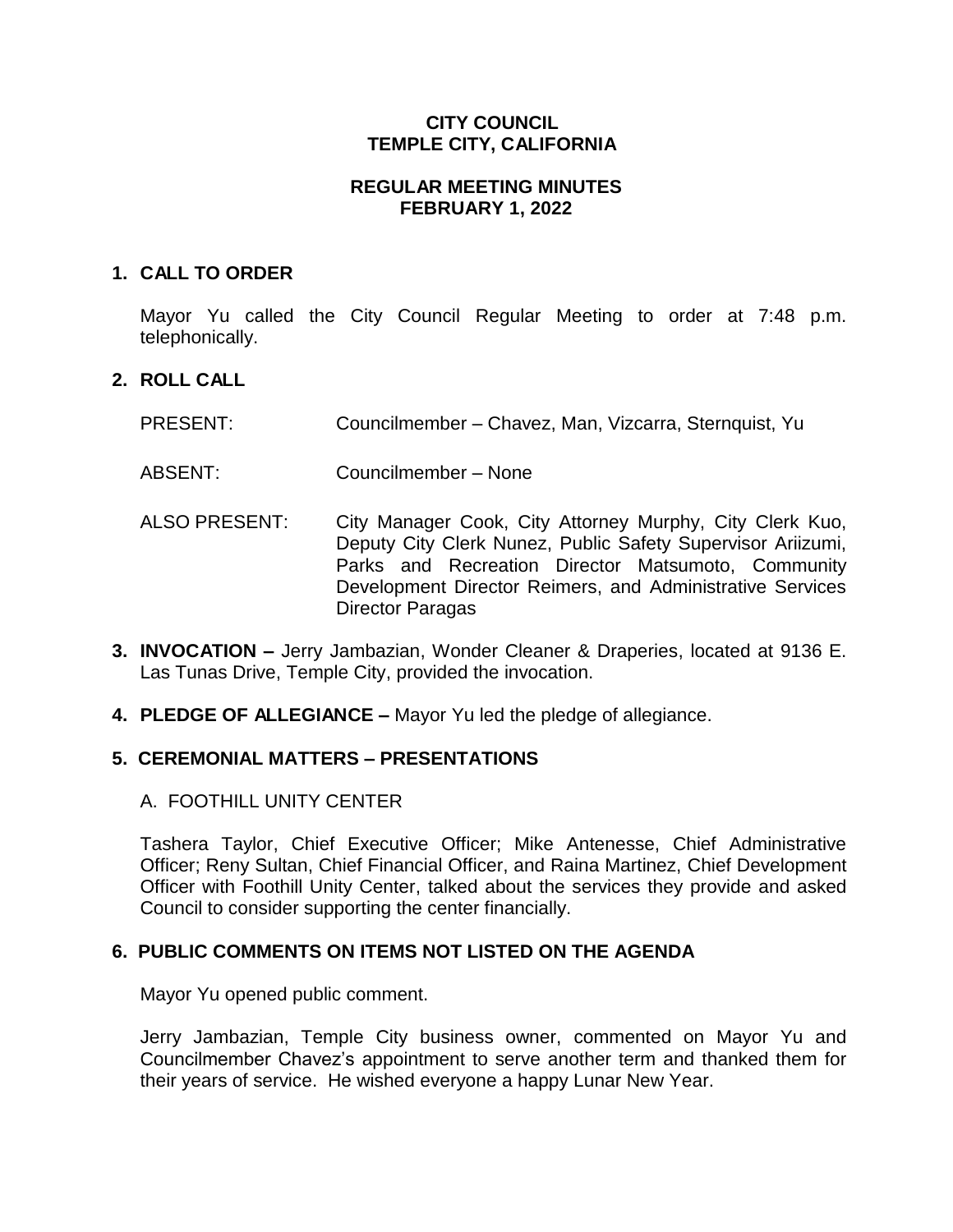City Council Minutes February 1, 2022 Page 2 of 6

> Mayor Yu extended public comment for 1 minute to allow the public to dial in. Hearing no further request to speak, Mayor Yu closed public comment.

#### **7. CONSENT CALENDAR**

Mayor Yu opened public comment. Hearing no request to speak, Mayor Yu closed public comment.

Councilmember Man made a motion to approve the consent calendar items. Seconded by Councilmember Vizcarra and approved by the following votes:

| AYES:      | Councilmember - Chavez, Man, Vizcarra, Sternquist, Yu |
|------------|-------------------------------------------------------|
| NOES:      | Councilmember - None                                  |
| ABSENT:    | Councilmember - None                                  |
| ABSTAINED: | Councilmember - None                                  |

### [A. APPROVAL OF MINUTES](https://www.ci.temple-city.ca.us/DocumentCenter/View/17379/03-7A_CCM---2022-01-18)

The City Council is requested to review and approve the Minutes of the Regular City Council Meeting of January 18, 2022.

Action: Approved.

### B. [PLANNING COMMISSION ACTIONS](https://www.ci.temple-city.ca.us/DocumentCenter/View/17380/04-7B_PC-Actions---from-2022-1-11)

The City Council is requested to receive and file the actions of the Planning Commission Regular Meeting of January 11, 2022.

Action: Received and filed.

### C. [LEGISLATIVE UPDATE](https://www.ci.temple-city.ca.us/DocumentCenter/View/17389/05-7C_Legislative-Update)

The City Council is requested to receive and file the legislative update report and direct the City Manager to implement all required procedures and policies in alignment with the new and applicable state laws.

Action:

- 1. Received and filed this report on newly enacted state laws that will impact city services and policies; and
- 2. Directed the City Manager to implement all required procedures and policies in alignment with new and applicable state laws.

## D. [PETTY CASH REPORT](https://www.ci.temple-city.ca.us/DocumentCenter/View/17374/05-7C_Petty-Cash-Report)

The City Council is requested to review, receive and file the Petty Cash Report.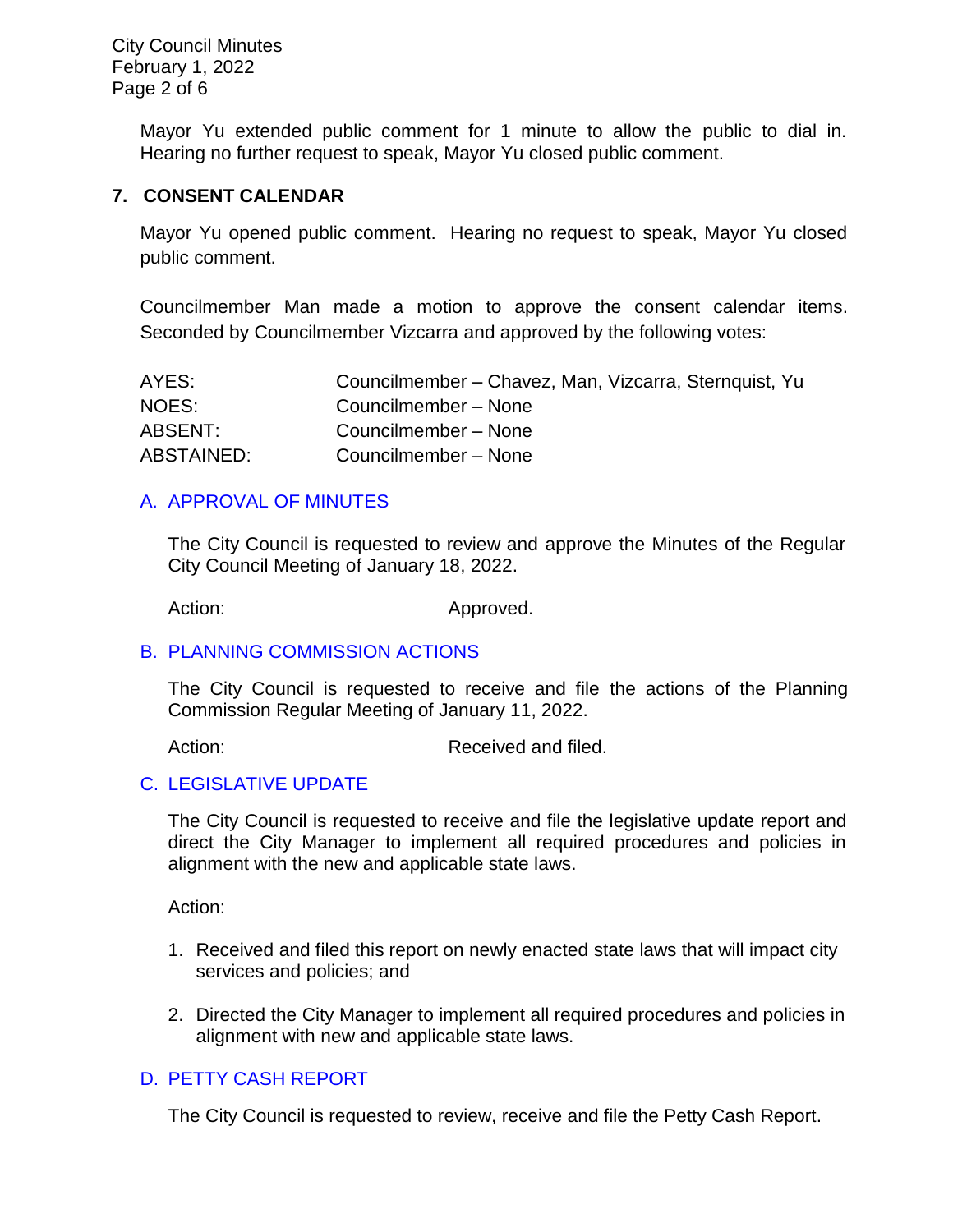Action: Received and filed.

### E. [ADOPTION OF RESOLUTION NO. 22-5580](https://www.ci.temple-city.ca.us/DocumentCenter/View/17375/06-7D_Reso-No-22-5580-20122---Warrants--Demands-FY-2021-2022) APPROVING PAYMENT OF BILLS [FOR FISCAL YEAR 2021-22](https://www.ci.temple-city.ca.us/DocumentCenter/View/17375/06-7D_Reso-No-22-5580-20122---Warrants--Demands-FY-2021-2022)

The City Council is requested to adopt Resolution No. 22-5580 authorizing the payment of bills.

Action: Adopted Resolution No. 22-5580

#### **8. PUBLIC HEARING** – None

#### **9. UNFINISHED BUSINESS** – None

#### **10. NEW BUSINESS**

### A. DISCUSSION AND POSSIBLE [ADOPTION OF RESOLUTION TO CONTINUE TO](https://www.ci.temple-city.ca.us/DocumentCenter/View/17376/07-10A_Remote-Meeting_Staff-Report_v2-w-attachments)  [ALLOW CITY COUNCIL MEETINGS TO BE HELD REMOTELY, CONSISTENT](https://www.ci.temple-city.ca.us/DocumentCenter/View/17376/07-10A_Remote-Meeting_Staff-Report_v2-w-attachments)  [WITH ASSEMBLY BILL 361](https://www.ci.temple-city.ca.us/DocumentCenter/View/17376/07-10A_Remote-Meeting_Staff-Report_v2-w-attachments)

The City Council is requested to consider the safety and procedural issues involved in continuing to hold remote meetings pursuant to AB 361 and, if the facts so require, to adopt Resolution No. 22-5579 to authorize the Council and Commissions to meet virtually through March 2, 2022.

City Manager Cook provided a summary of the staff report and remarked on the Omicron transmission rate.

City Council talked and asked questions about the virus transmission rate.

Mayor Yu opened public comments.

With no callers or email request to speak, Mayor Yu extended public comment for 1 minute to allow the public to dial in.

Hearing no request to speak, Mayor Yu closed public comment.

City Council made final comments about the Omicron transmission rate.

Councilmember Man made a motion to adopt attached Resolution No. 22-5579 to authorize the continued use of such technology for meetings for a period of 30 days. Seconded by Mayor Pro Tem Sternquist and approved by the following votes:

| AYES:      | Councilmember - Chavez, Man, Vizcarra, Sternquist, Yu |
|------------|-------------------------------------------------------|
| NOES:      | Councilmember - None                                  |
| ABSENT:    | Councilmember - None                                  |
| ABSTAINED: | Councilmember - None                                  |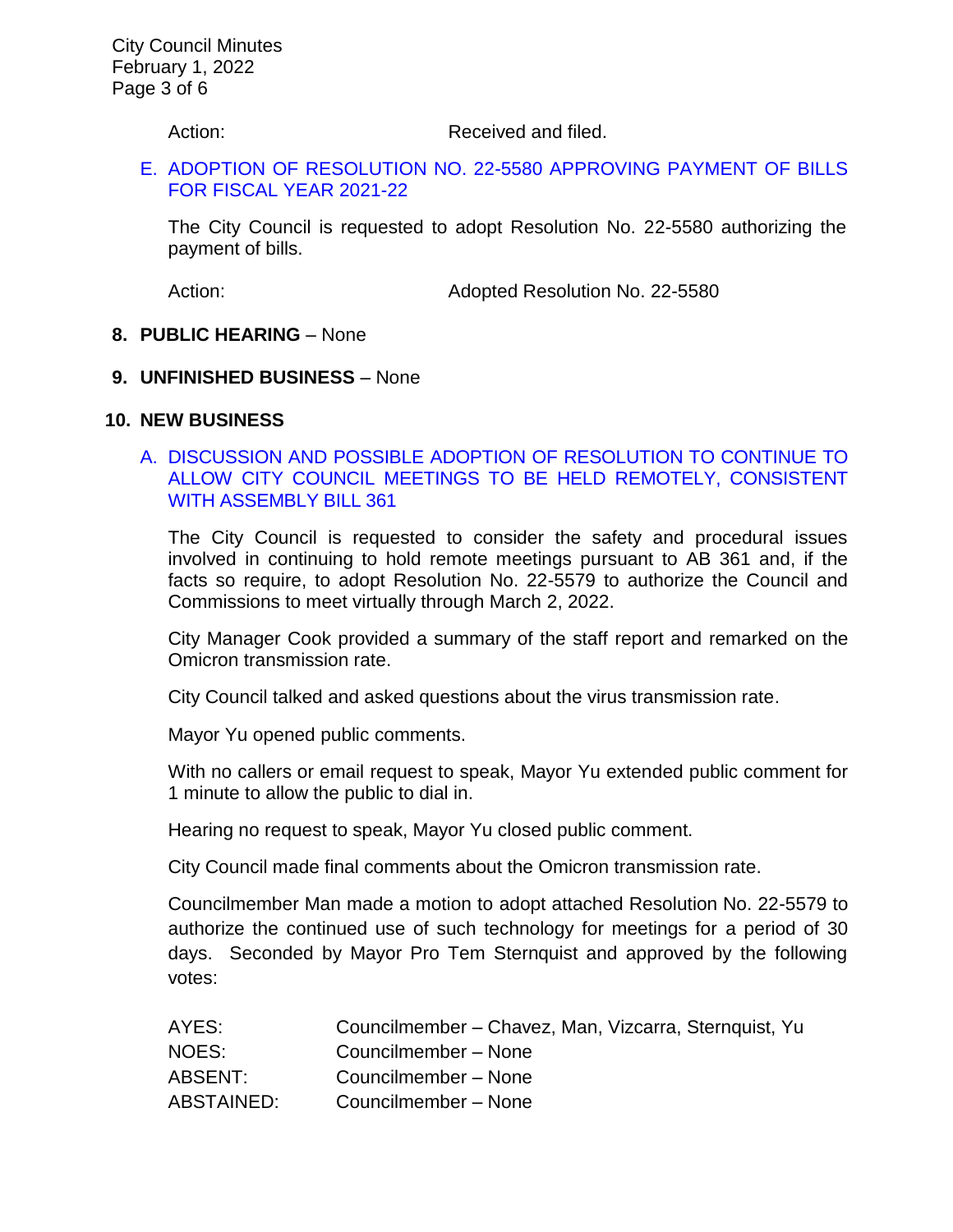City Council Minutes February 1, 2022 Page 4 of 6

**11. UPDATE FROM CITY MANAGER** – commented on virtual meetings and thanked Council for their support. Mr. Cook also commented on the upcoming virtual State of the City, Council reorganization, and the soft opening of Primrose Park.

# **12. UPDATE FROM CITY ATTORNEY**

A. UPDATE ON COUNTY MOTION REGARDING RENTAL PROPERTIES – reported that the County's moratorium will be extended from January 31 to May 31 due to the surge of Omicron Virus. This means no eviction of renters except for cause. From June 1 to December, there will be limited protection for owner moveins. From January 1 to June 30, 2023, the only protection will be for renters with low to very low income and all evictions will be allowed to move forward. No action is required by City Council as the County's moratorium is in force countywide.

### **13. COUNCIL REPORTS REGARDING AD HOC OR STANDING COMMITTEE MEETINGS**

A. SCHOOL DISTRICT/CITY STANDING COMMITTEE (Councilmember Man and Councilmember Chavez) – Formed 1/3/2012

No report.

B. LAS TUNAS DOWNTOWN REVITALIZATION STANDING COMMITTEE (Councilmember Chavez and Mayor Yu) – Formed 2/18/2014

No report.

C. FUTURE DEVELOPMENT OF CITY PROPERTIES STANDING COMMITTEE (Mayor Yu and Councilmember Man) – Formed 2/18/2014

No report.

D. AUDIT STANDING COMMITTEE (Councilmember Chavez and Mayor Yu) – Formed 7/15/2014

No report.

E. FACILITIES, PUBLIC WORKS, AND INFRASTRUCTURE STANDING **COMMITTEE** (Mayor Yu and Councilmember Man) – Formed 4/4/2017

No report.

F. PRIMROSE PARK ART ELEMENT AD HOC (Councilmember Vizcarra and Mayor Yu) – Formed 5/19/20

No report.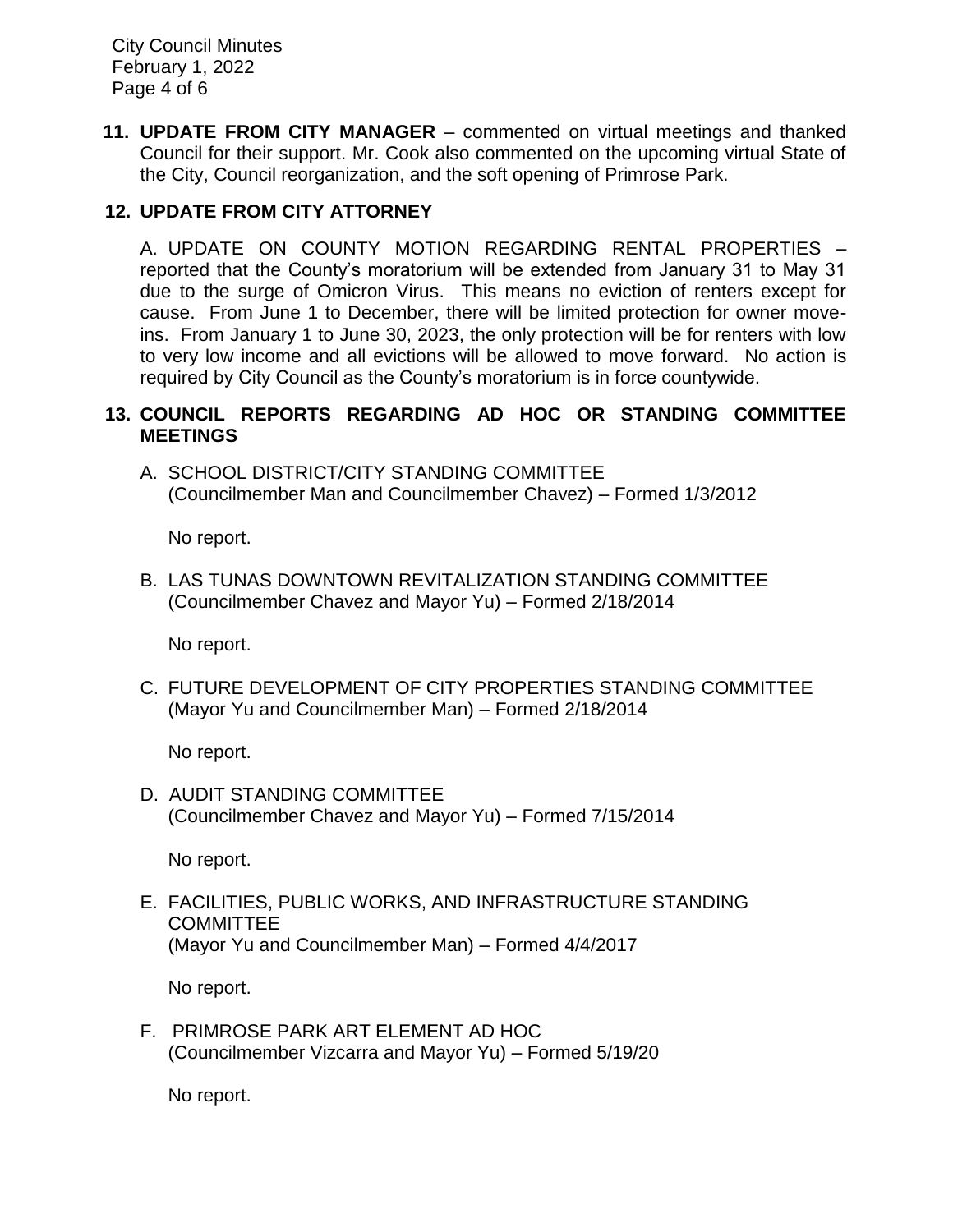City Council Minutes February 1, 2022 Page 5 of 6

> G. CITY BASED HOMELESS PLAN STANDING COMMITTEE (Councilmember Vizcarra and Mayor Pro Tem Sternquist) – Formed 3/16/21 No report.

# **14. COUNCIL ITEMS SEPARATE FROM THE CITY MANAGER'S REGULAR AGENDA**

- A. COUNCILMEMBER VIZCARRA requested an update on the vacant lot on Temple City Boulevard.
- B. COUNCILMEMBER CHAVEZ Thanked Mr. Jambazian for his public comment and looking forward to serving another 4 years.
- C. COUNCILMEMBER MAN wished everyone a happy Lunar New Year and commented on Deputy Zuniga's upcoming promotion and thanked him for his contribution to the City's Neighborhood Watch meetings.
- D. MAYOR PRO TEM STERNQUIST wished everyone a happy Lunar New Year.
- E. MAYOR YU wished everyone a happy, safe, and healthy Lunar New Year

# **15. RECESS TO SUCCESSOR AGENCY TO THE TEMPLE CITY COMMUNITY DEVELOPMENT AGENCY MEETING**

At 8:53 p.m., the City Council recessed to the Successor Agency Meeting. Minutes of the Successor Agency Meeting are set forth in full in the Successor Agency's records.

# **RECONVENE AS CITY COUNCIL**

The City Council meeting was reconvened at 8:56 p.m. with all Councilmembers present.

# **16. ADDITIONAL PUBLIC COMMENTS ON ITEMS NOT LISTED ON THE AGENDA**

Mayor Yu opened public comment. With no callers or email request to speak, Mayor Yu extended public comment for 1 minute to allow the public to dial in. Hearing no further request to speak, Mayor Yu closed public comment.

# **17. ADJOURNMENT**

The City Council Regular Meeting was adjourned at 8:57 p.m.